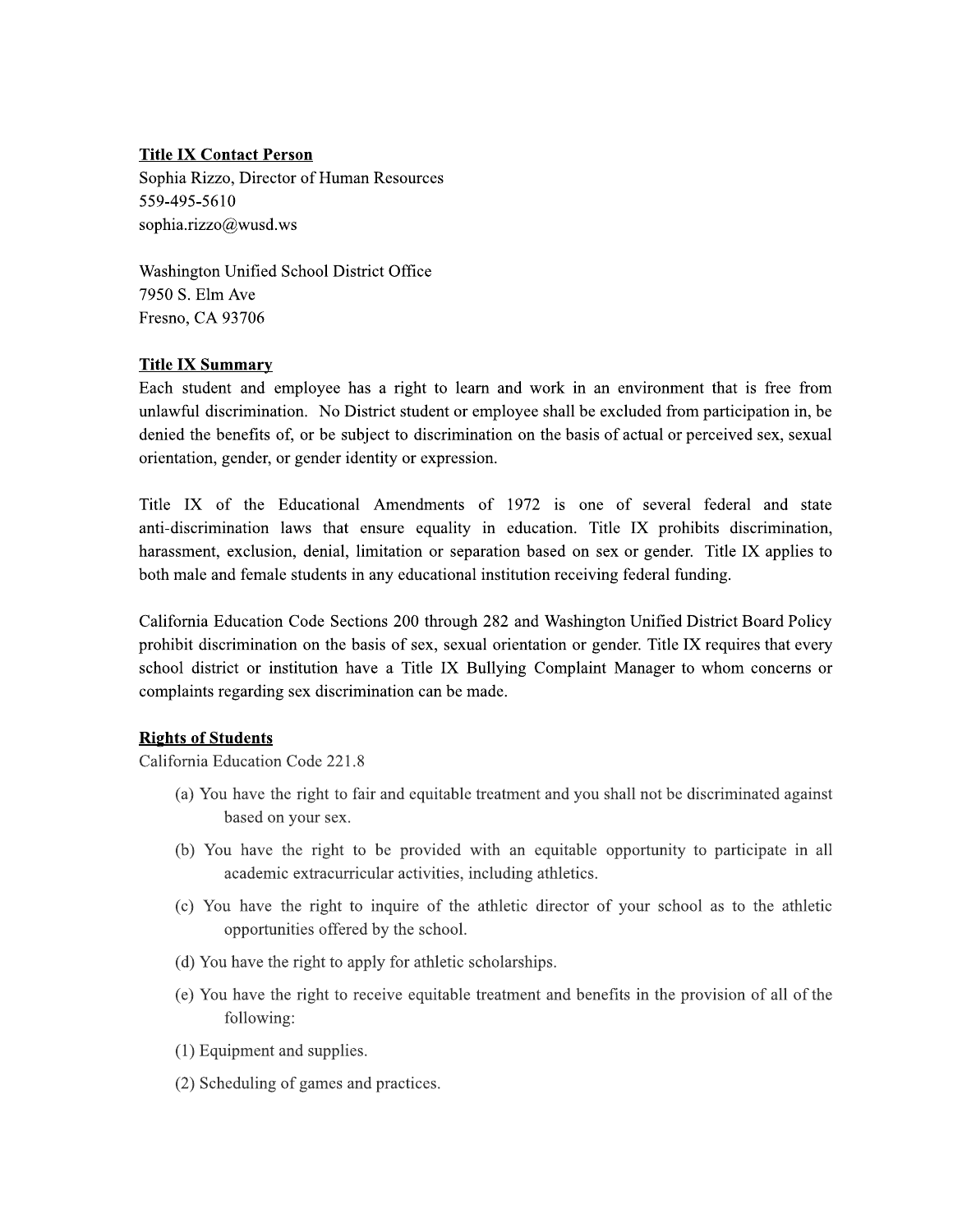- (3) Transportation and daily allowances.
- (4) Access to tutoring.
- (5) Coaching.
- (6) Locker rooms.
- (7) Practice and competitive facilities.
- (8) Medical and training facilities and services.
- (9) Publicity.
- (f) You have the right to have access to a gender equity coordinator to answer questions regarding gender equity laws.
- (g) You have the right to contact the State Department of Education and the California Interscholastic Federation to access information on gender equity laws.
- (h) You have the right to file a confidential discrimination complaint with the United States Office of Civil Rights or the State Department of Education if you believe you have been discriminated against or if you believe you have received unequal treatment on the basis of your sex.
- (i) You have the right to pursue civil remedies if you have been discriminated against.
- (j) You have the right to be protected against retaliation if you file a discrimination complaint.

#### **Complaint Process**

- Students or parents/guardians should report their verbal or written Title IX complaint to the school site administrator within six months from the date the incident occurred. Complainants have a right to a timely and informal resolution at the school site.
- If the complainant is dissatisfied with the school site resolution, the complainant may file a written Uniform Complaint Procedure (UCP) complaint form. A copy of the District's Uniform Complaint Procedures is posted on the District website and can be provided free of charge. Please contact the District Office for a UCP form. If all steps of the District's complaint procedures have been followed and there is disagreement with the decision, an appeal to the State Superintendent of Public Instruction can be made; any appeal must be filed within 15 days of the school district's final decision on the complaint.
- To file an appeal to the, write to:

California Department of Education **Education Equity UCP Appeals Office** Sophia Aguilar, Staff Services Manager 1430 N Street, Suite 5405 Sacramento, California 95814 Telephone 916-319-8239